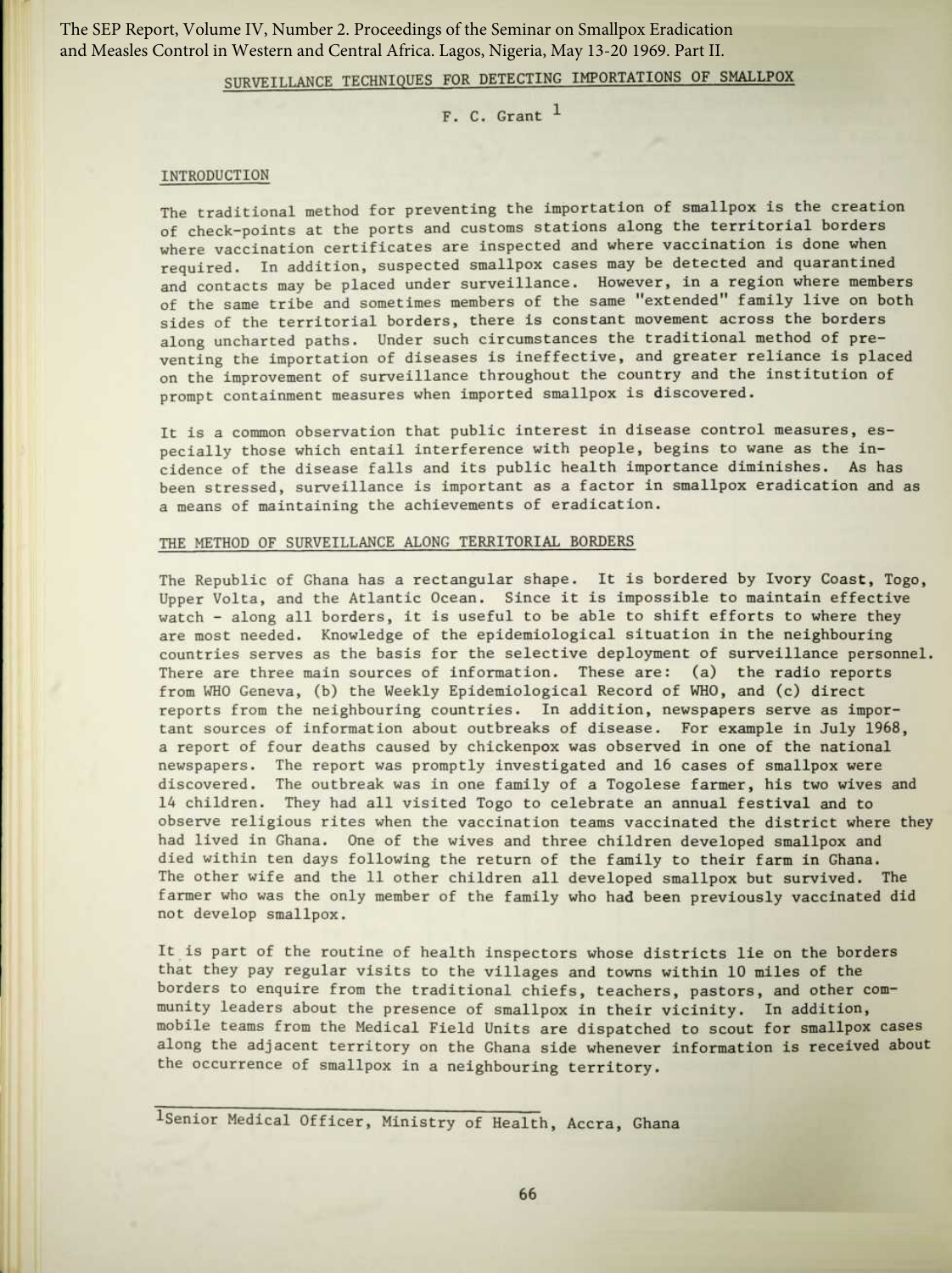During the past 18 months no cases of smallpox have been reported in Ivory Coast. The outbreaks of smallpox in Upper Volta have been along its borders with Mali, Niger and Togo, quite remote from the border with Ghana. During this period Togo has reported numerous outbreaks of smallpox. Because Togo is a narrow strip of territory along the entire eastern side of Ghana, no part of Togo is remote from the Ghana border.

During 1968, six outbreaks of smallpox (all traced to external sources), involving 24 persons were reported in Ghana. Four outbreaks, which resulted in 22 cases and five deaths, occurred at distances in excess of 100 miles from the Ghana-Togo border; while two occurred near the border with Togo. This experience underscores the importance of increasing the sensitivity of surveillance methods throughout Ghana.

# METHODS OF SURVEILLANCE EMPLOYED IN GHANA

Đ

Iş.

a.

s 圓 ś. s 례

斟 s. s. J g.

ø í ø The conditions needed for effective surveillance are a network of health units manned by trained personnel oriented to investigate and report all cases of smallpox, strategically placed laboratory diagnostic facilities, and good communications systems.

Although there exists a programme for the development of the necessary infrastructure for surveillance, this is only in the embryonic stage. At present, however, there exists a reasonable distribution of auxiliary health staff. The country is divided into nine regions and each region is divided into five health areas. Each health area is divided into four or five health post areas, according to the size and population density. The health posts are intended to make it unnecessary for anyone to travel more than seven miles for medical assistance . This means that about 220 health posts are needed. Nine of these are at present in operation.

Each health area has a health centre, and in some health areas there may be one or two hospitals in addition. Each region has a regional hospital. Three regional hospitals which are strategically placed have been designated as central hospitals. The central hospitals are intended to be developed to provide all modern medical facilities. The laboratories at the central hospitals are being developed to provide diagnostic support for both clinical and epidemiological investigations . The health laboratories are to be known as sentinel laboratories.

The network of all-weather roads in Ghana is reasonably good. In addition there are strategically placed police shortwave radio stations that can be used by the health staff.

# MORTALITY REGISTRATION

Until 1968 there were 45 compulsory registration districts where it is impossible to bury a dead body without registration. These districts covered 50% of the total population. The registration areas have been further extended since 1968.

#### MORBIDITY REPORTING

Over a period of many years the public has learned to report suspicious exanthematous conditions. The chain of reporting is from individuals, family heads, chiefs, teachers and pastors, as well as administrative officers, to the health inspector. The health inspector is obliged to carry out his investigations and initiate control measures immediately. He reports to the medical officer of the district, who, in turn, reports simultaneously to the Regional Medical Officer of Health and to the Ministry of Health headquarters in Accra.